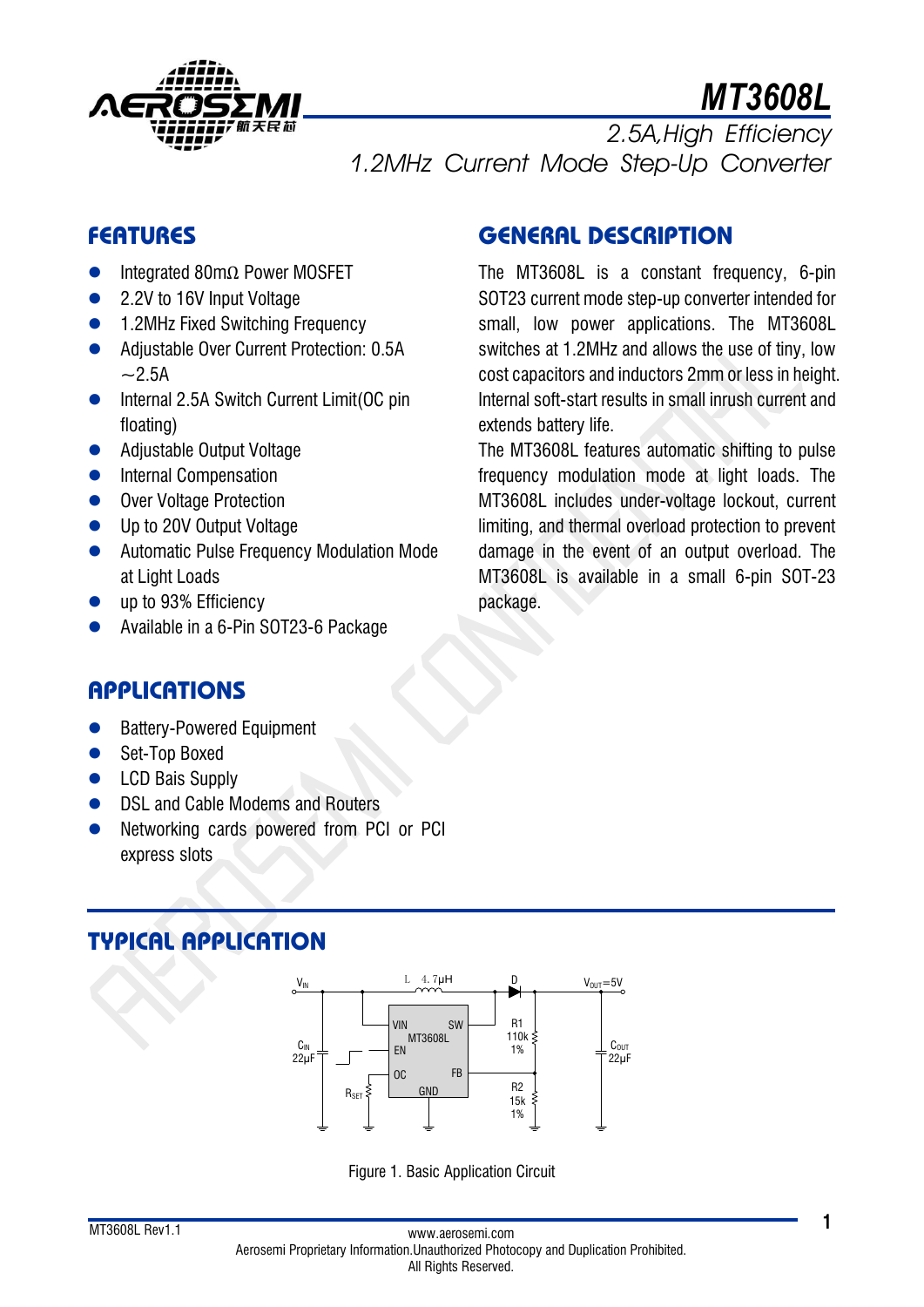## **ABSOLUTE MAXIMUM RATINGS** (Note 1)

| Thermal Resistance $\theta_{\text{JC}}$ 130°C/W |  |
|-------------------------------------------------|--|
| Thermal Resistance $\theta_{1A}$ 250°C/W        |  |

Junction Temperature(Note2)………..........160°C Operating Temperature Range…….-40°C to 85°C Lead Temperature(Soldering,10s)………...300°C Storage Temperature Range……..-65°C to 150°C ESD HBM(Human Body Mode)……………...2kV ESD MM(Machine Mode)………………….200V

## **PACKAGE/ORDER INFORMATION**

|                                                                                                                                                                                                                                           | <b>Order Part Number</b> | Package | <b>Top Marking</b> |
|-------------------------------------------------------------------------------------------------------------------------------------------------------------------------------------------------------------------------------------------|--------------------------|---------|--------------------|
| <b>TOP VIEW</b><br>6<br>$SW$   1<br>OC<br>$GND$ $2$<br>$5-1$<br>VIN<br>$\overline{\mathbf{3}}$<br>FB  <br>EN<br>4<br>6-LEAD PLASTIC SOT-23<br>$T_{JMAX} = 160^{\circ}C$ , $\theta_{JA} = 250^{\circ}C/W$ , $\theta_{JC} = 130^{\circ}C/W$ | MT3608L                  | SOT23-6 | B628               |

## **PIN DESCRIPTION**

| <b>Pin Name</b> | <b>Pin Number</b> | <b>Description</b>                                                                                                                                                                  |
|-----------------|-------------------|-------------------------------------------------------------------------------------------------------------------------------------------------------------------------------------|
| <b>SW</b>       |                   | Power Switch Output. SW is the drain of the internal MOSFET switch.<br>Connect the power inductor and output rectifier to SW. SW can swing<br>between GND and 22V.                  |
| <b>GND</b>      | 2                 | <b>Ground Pin</b>                                                                                                                                                                   |
| FB              | 3                 | Feedback Input. The FB voltage is 0.6V. Connect a resistor divider to<br>FB.                                                                                                        |
| EN              | 4                 | Regulator On/Off Control Input. A high input at EN turns on the<br>converter, and a low input turns it off. When not used, connect EN to<br>the input supply for automatic startup. |
| VIN             | 5                 | Input Supply Pin. Must be locally bypassed.                                                                                                                                         |
| OC              | 6                 | Adjustable Current Limit (Floating Available).                                                                                                                                      |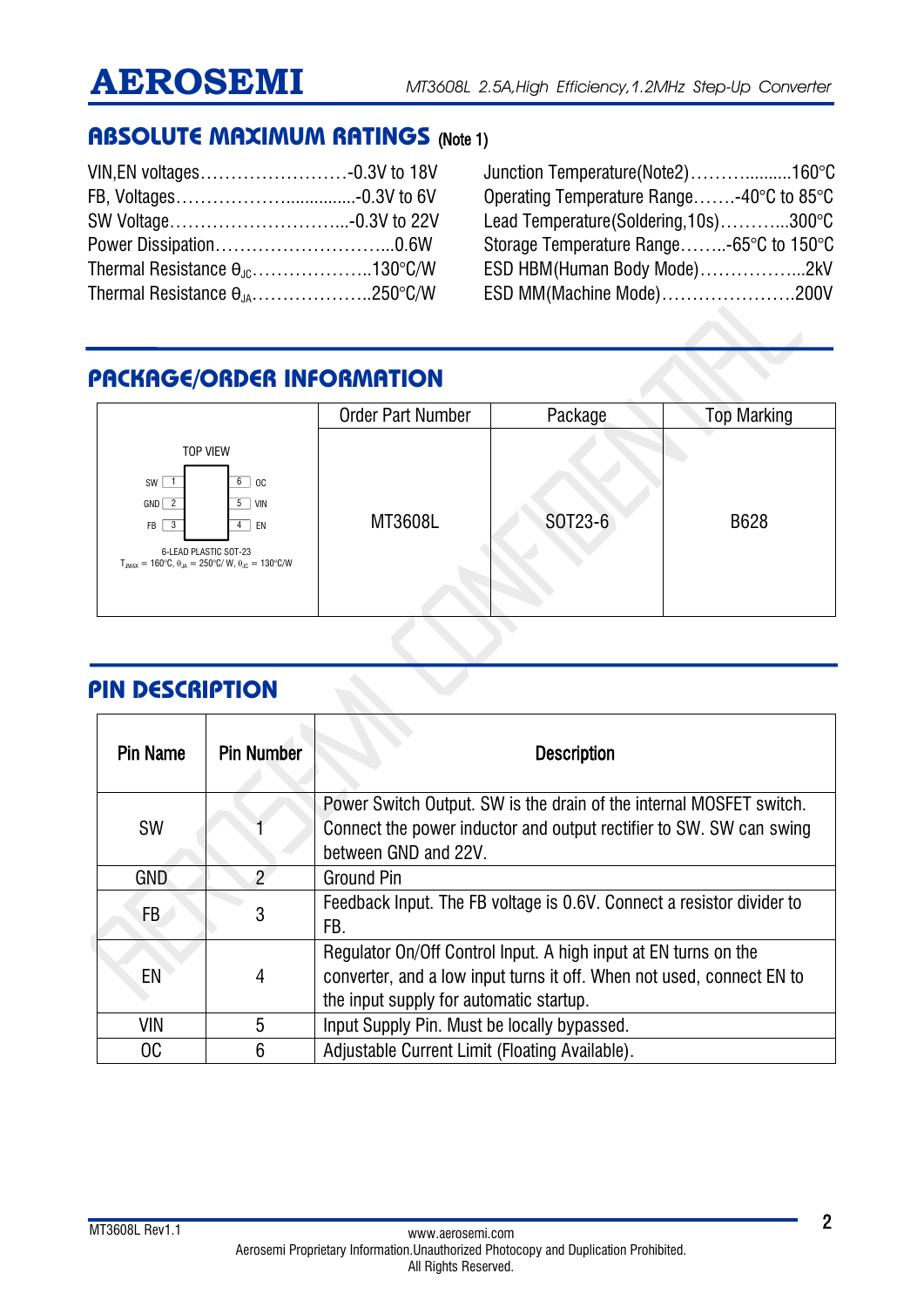## **ELECTRICAL CHARACTERISTICS** (Note 3)

| <b>PARAMETER</b>                             | <b>CONDITIONS</b>                               | <b>MIN</b> | <b>TYP</b> | <b>MAX</b>   | <b>UNIT</b>     |
|----------------------------------------------|-------------------------------------------------|------------|------------|--------------|-----------------|
| <b>Operating Input Voltage</b>               |                                                 | 2.2        |            | 16           | V               |
| <b>Under Voltage Lockout</b>                 |                                                 |            |            | 2.2          | V               |
| <b>Under Voltage Lockout</b>                 |                                                 |            | 100        |              | mV              |
| <b>Hysteresis</b>                            |                                                 |            |            |              |                 |
| Current (Shutdown)                           | $V_{FN} = 0V$                                   |            | 0.1        | $\mathbf{1}$ | $\mu$ A         |
| <b>Quiescent Current (PFM)</b>               | $V_{FB} = 0.7V$ , No switch                     |            | 100        | 200          | $\mu$ A         |
| <b>Quiescent Current</b><br>(PWM)            | $V_{FB} = 0.5V$ , switch                        |            | 1.6        | 2.2          | mA              |
| <b>Switching Frequency</b>                   |                                                 |            | 1.2        |              | <b>MHz</b>      |
| <b>Maximum Duty Cycle</b>                    | $V_{FB} = 0V$                                   | 90         |            |              | %               |
| EN Input High Voltage                        |                                                 | 1.5        |            |              | $\mathsf{V}$    |
| <b>EN Input Low Voltage</b>                  |                                                 |            |            | 0.6          | V               |
| <b>OVP with Output</b>                       |                                                 |            | 20         |              | $\mathsf{V}$    |
| <b>FB Voltage</b>                            |                                                 | 0.588      | 0.6        | 0.612        | $\mathsf{V}$    |
| FB Input Bias Current                        | $V_{FB} = 0.6V$                                 | $-50$      | $-10$      |              | nA              |
| SW On Resistance                             |                                                 |            | 80         | 150          | $m\Omega$       |
| <b>SW Current Limit</b>                      | $V_{IN}$ = 5V, Duty cycle = 50%, OC<br>floating |            | 2.5        |              | A               |
| Adjustable OCP Current                       | With External Resistor: 19k~96k                 | 0.5        |            | 2.5          | A               |
| SW Leakage                                   | $V_{sw} = 20V$                                  |            |            |              | μΑ              |
| <b>Thermal Shutdown</b>                      |                                                 |            | 160        |              | $\rm ^{\circ}C$ |
| <b>Thermal Shutdown</b><br><b>Hysteresis</b> |                                                 |            | 25         |              | $\rm ^{\circ}C$ |

 $(V_{IN}=V_{EN}=5V,T_A=25^{\circ}C$ , unless otherwise noted.)

Note 1: Absolute Maximum Ratings are those values beyond which the life of a device may be impaired. Note 2: T<sub>J</sub> is calculated from the ambient temperature T<sub>A</sub> and power dissipation P<sub>D</sub> according to the following formula:  $T_J = T_A + (P_D) \times (250^{\circ}C/W)$ .

Note 3: 100% production test at 25°C. Specifications over the temperature range are guaranteed by design and characterization.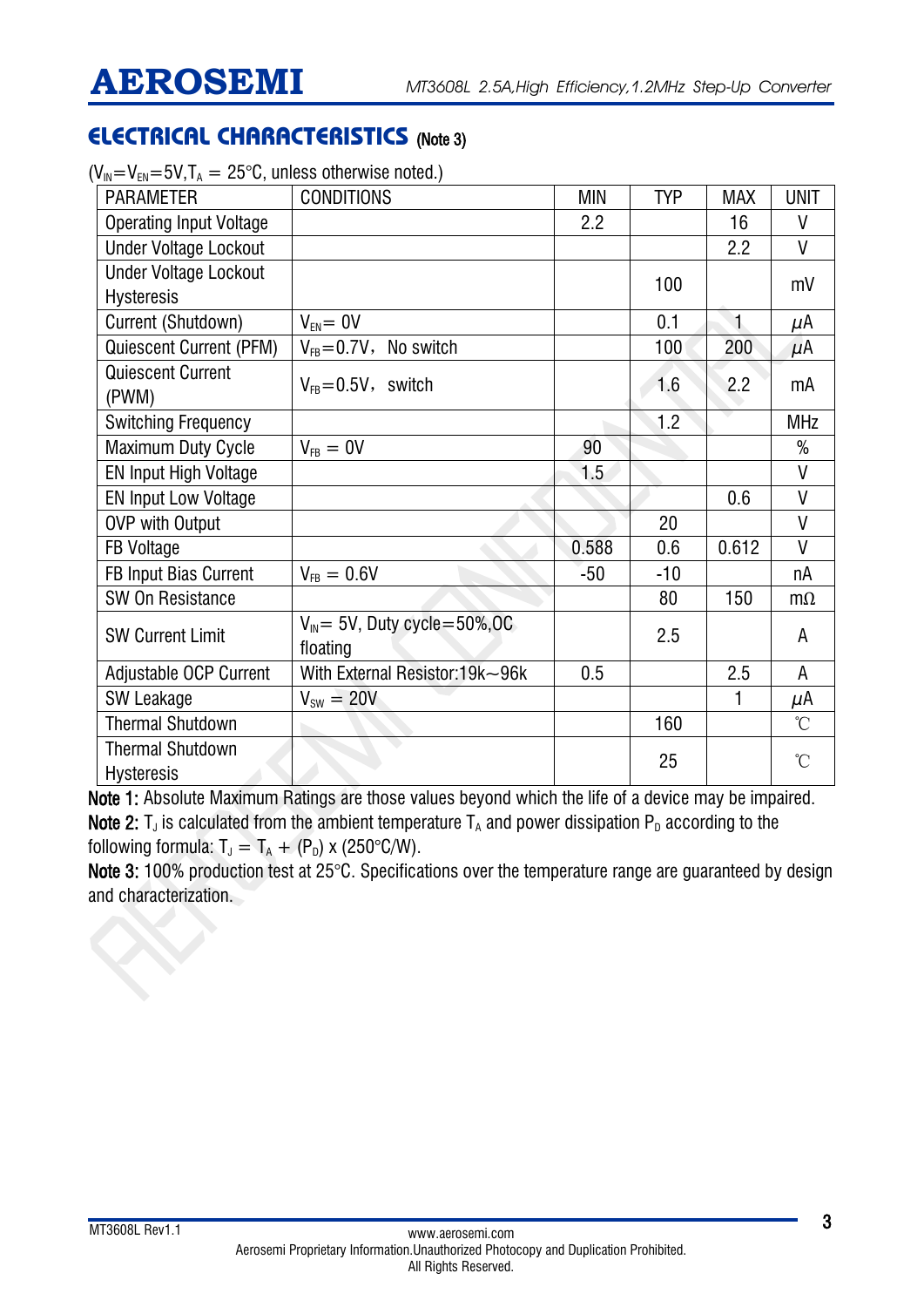## **TYPICAL PERFORMANCE CHARACTERISTICS**

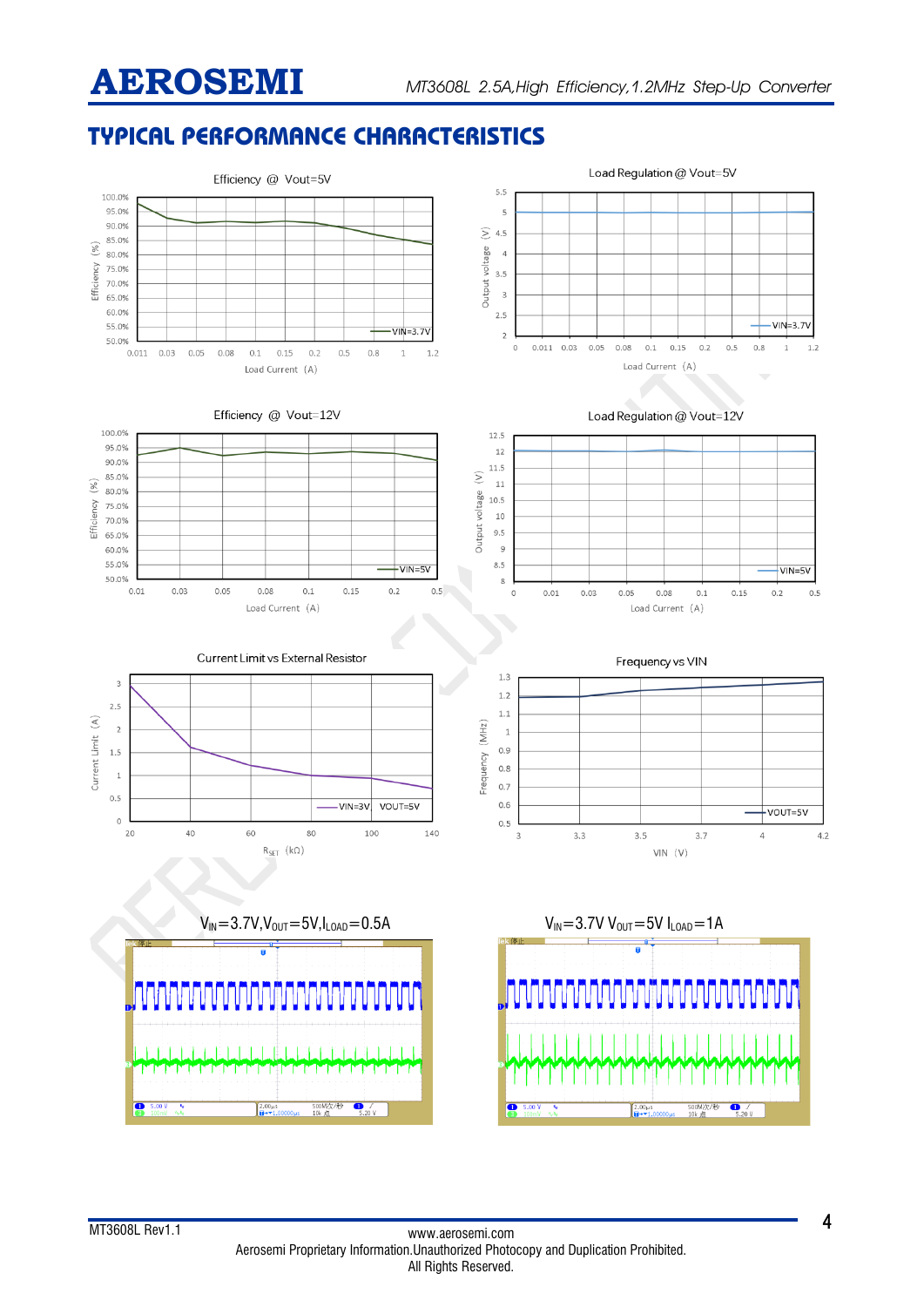

**AEROSEMI** *MT3608L 2.5A,High Efficiency,1.2MHz Step-Up Converter*



## **FUNCTIONAL BLOCK DIAGRAM**



Figure 2. MT3608L Block Diagram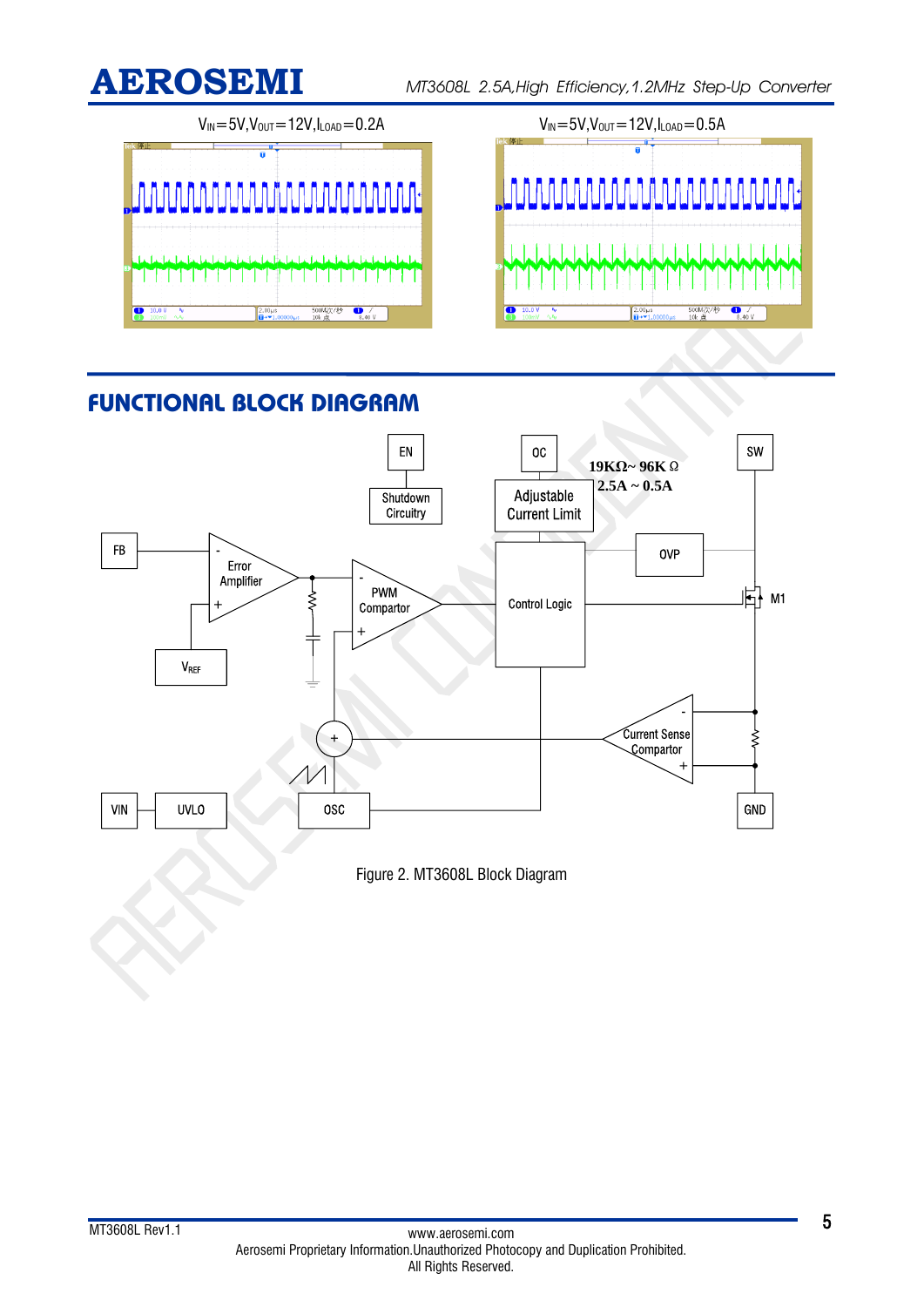## **FUNCTIONAL DESCRIPTION**

#### **Overview**

The MT3608L uses a fixed frequency, peak current mode boost regulator architecture to regulate voltage at the feedback pin. The operation of the MT3608L can be understood by referring to the block diagram of Figure 2. At the start of each oscillator cycle the MOSFET is turned on through the control circuitry. To prevent subharmonic oscillations at duty cycles greater than 50 percent, a stabilizing ramp is added to the output of the current sense amplifier and the result is fed into the negative input of the PWM comparator. When this voltage equals The output voltage of the error amplifier the power MOSFET is turned off. The voltage at the output of the error amplifier is an amplified version of the difference between the 0.6V bandgap reference voltage and the feedback voltage. In this way the peak current level keeps the output in regulation. If the feedback voltage starts to drop, the output of the error amplifier increases. These results in more current to flow through the power MOSFET, thus increasing the power delivered to the output. The

## **APPLICATIONS INFORMATION**

### Setting the Output Voltage

The internal reference  $V_{\text{REF}}$  is 0.6V (Typical). The output voltage is divided by a resistor divider,R1 and R2 to the FB pin. The output voltage is given by

$$
V_{\text{OUT}} = V_{\text{REF}} \times \left(1 + \frac{R_1}{R_2}\right)
$$

#### Inductor Selection

The recommended values of inductor are 4.7 to 22μH. Small size and better efficiency are the major concerns for portable device, such as MT3608L used for mobile phone. The inductor should have low core loss at 1.2MHz and low

MT3608L has internal soft start to limit the amount of input current at startup and to also limit the amount of overshoot on the output.

### Current Limit Program

A resistor between OC and GND pin programs peak switch current. The resistor value should be between 19k and 96k. The current limit will be set from 2.5A to 0.5A. Keep traces at this pin as short as possible. The OC pin can be floating, the current limit will be set by Internal 2.5A current limit. To set the over current trip point according to the following equation:

 $I<sub>OCP</sub>=48000/R3$ 

### Over Voltage Protection (OVP)

In some condition, the resistive divider may be unconnected, which will cause PWM signal to operate with maximum duty cycle and output voltage is boosted higher and higher. The power MOSFET will be turned off immediately, when the output voltage exceeds the OVP threshold level. The MT3608L's OVP threshold is 20V.

DCR for better efficiency. To avoid inductor saturation current rating should be considered.

### Capacitor Selection

Input and output ceramic capacitors of 22μF are recommended for MT3608L applications. For better voltage filtering, ceramic capacitors with low ESR are recommended. X5R and X7R types are suitable because of their wider voltage and temperature ranges.

### Diode Selection

Schottky diode is a good choice for MT3608L because of its low forward voltage drop and fast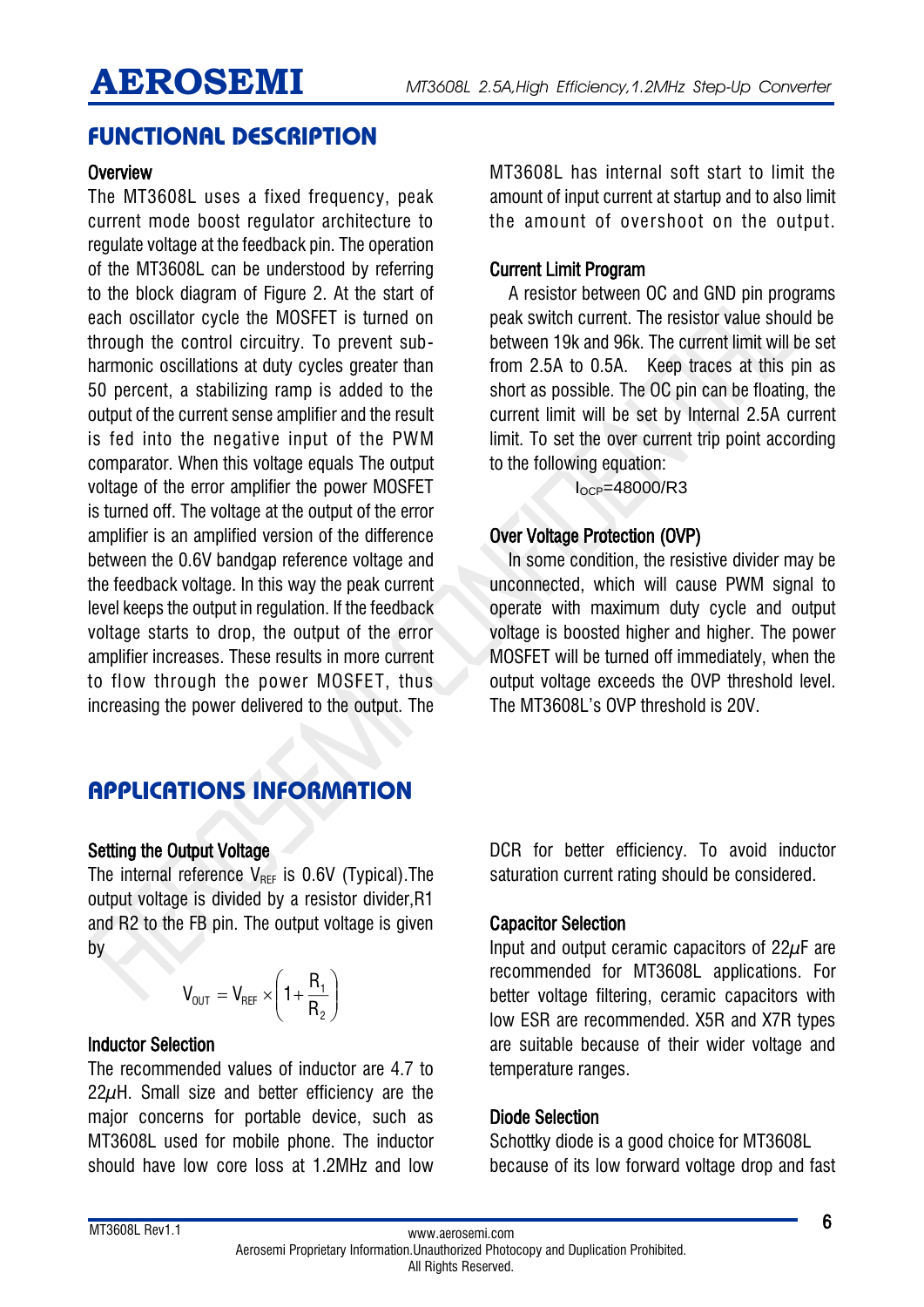reverses recovery. Using Schottky diode can get better efficiency. The high speed rectification is also a good characteristic of Schottky diode for high switching frequency. Current rating of the diode must meet the root mean square of the peak current and output average current multiplication as following

$$
I_D(\text{RMS}) \approx \sqrt{I_{\text{OUT}} \times I_{\text{PEAK}}}
$$

The diode' s reverse breakdown voltage should be larger than the output voltage.

### Layout Consideration

For best performance of the MT3608L, the following guidelines must be strictly followed.

- ➢ Input and Output capacitors should be placed close to the IC and connected to ground plane to reduce noise coupling.
- $\triangleright$  The GND should be connected to a strong ground plane for heat sinking and noise protection.
- $\triangleright$  Keep the main current traces as possible as

short and wide.

- $\triangleright$  SW node of DC-DC converter is with high frequency voltage swing. It should be kept at a small area.
- ➢ Place the feedback components as close as possible to the IC and keep away from the noisy devices.



Figure 3. MT3608L Suggested Layout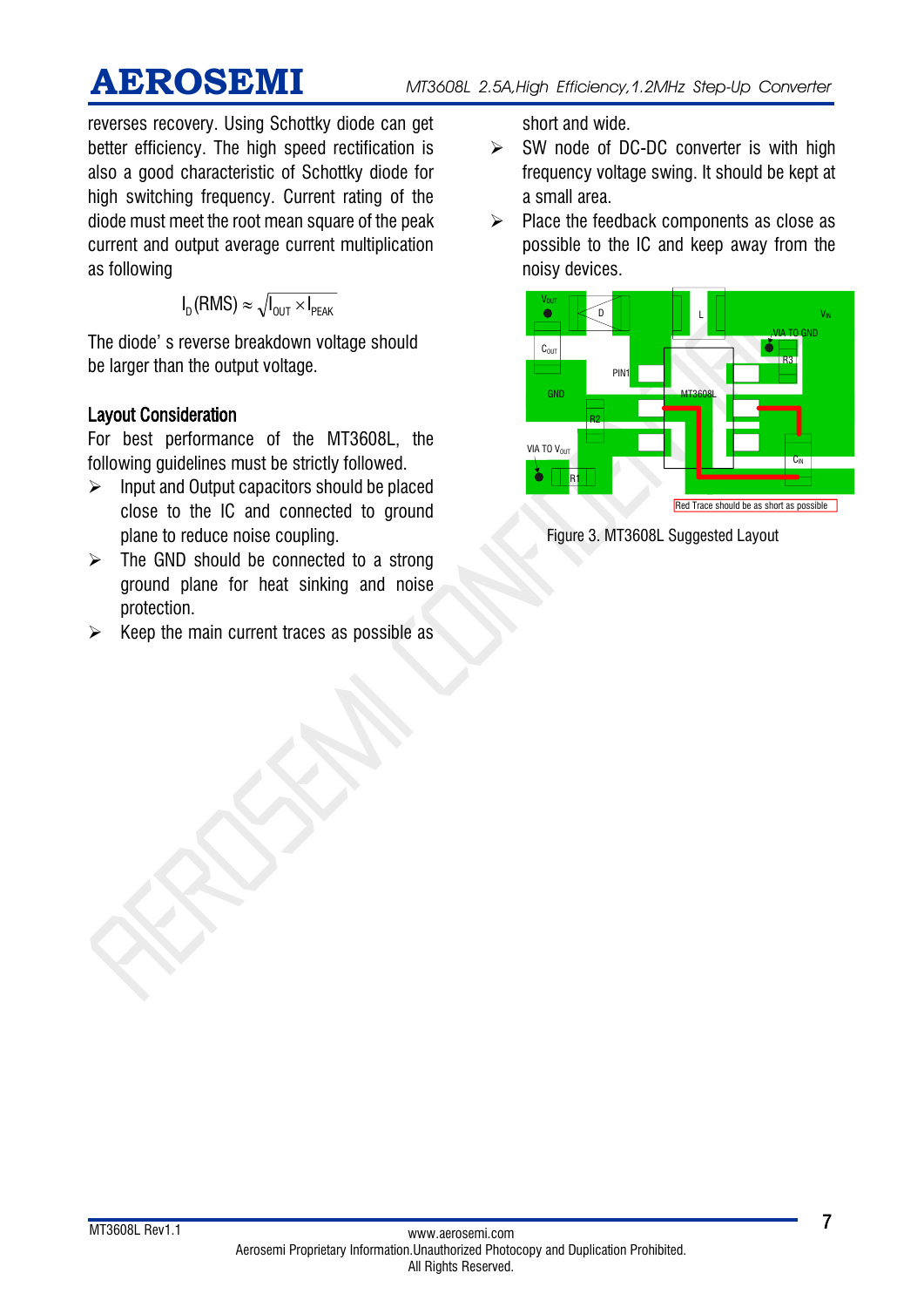

## **PACKAGE DESCRIPTION**



SOT23-6





2.60 TYP

NOTE:<br>1.DIMENSIONS ARE IN MILLIMETERS.<br>2.DRAWING NOT TO SCALE.<br>3.DIMENSIONS ARE INCLUSIVE OF PLATING.<br>4.DIMENSIONS ARE EXCLUSIVE OF MOLD FLASH AND METAL BURR.